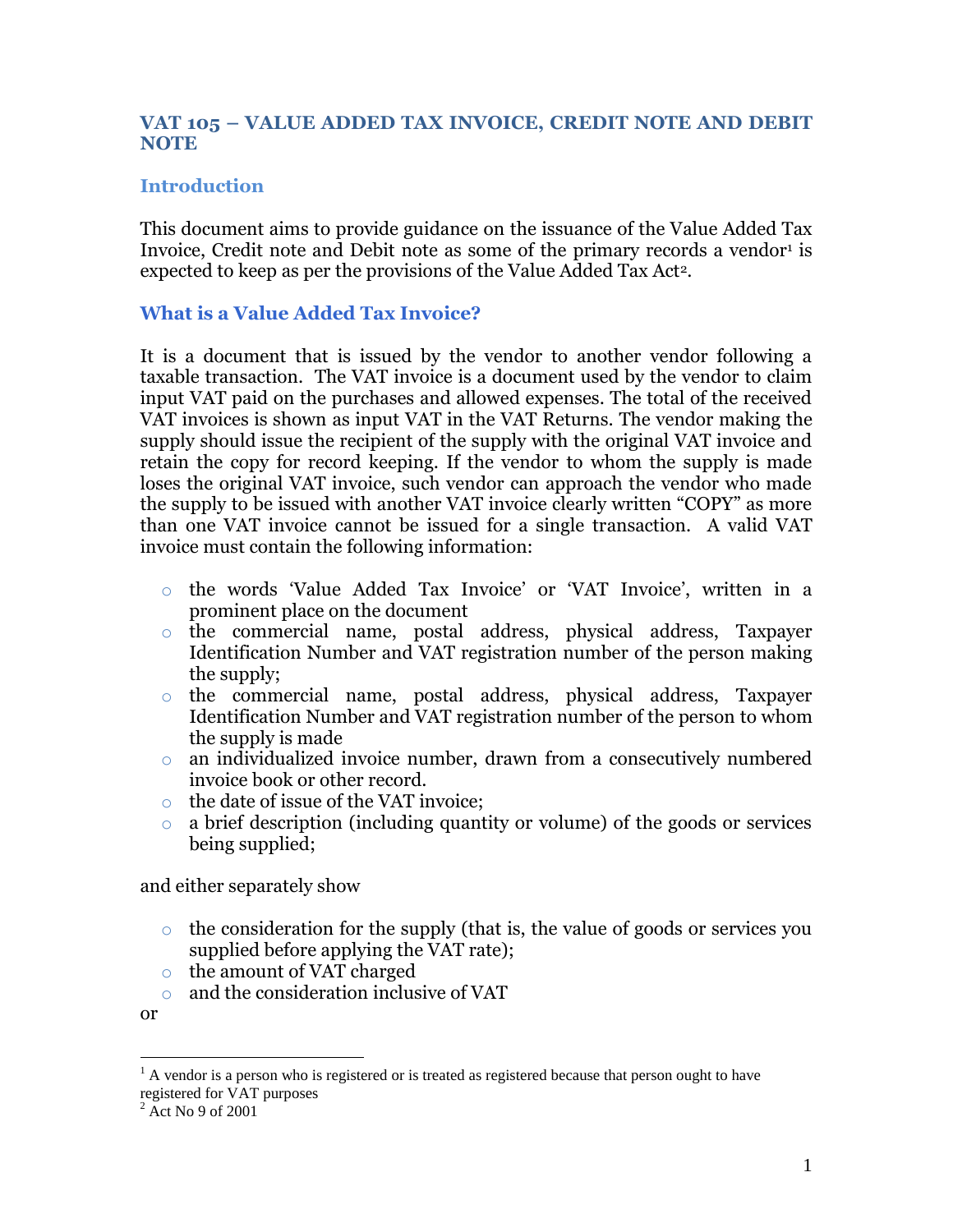$\circ$  in a case where the VAT payment is not shown separately, there should be a statement that consideration includes VAT at a certain rate.

# **Adjustment of a Value Added Tax Invoice**

As it has been mentioned earlier, no more than one VAT invoice can be issued per single transaction. The following scenarios can lead to the requirement for a change in a VAT invoice if one or more of them take place after a VAT invoice has already been issued;

- o cancellation of a supply
- o the nature of the supply has been fundamentally changed i.e the tax charged when the VAT invoice was originally issued has changed. This could be as a result of factors including;
	- **i.** the goods ordered are different from the goods actually delivered and invoiced to the customer
	- **ii.** the incorrect rate of VAT was used on the original invoice that was issued.
	- **iii.** the wrong quantity of goods was invoiced
	- **iv.** the wrong service to the one performed was invoiced.
- o the consideration that was previously agreed on has been changed by agreement of the transacting vendors as a result of reasons including a discount offer.
- o the goods or part of the goods have been returned**.**

In an instance where one or more of the above scenarios happen after a VAT invoice has been issued, the vendor making the supply should issue the recipient of the supply with either the Credit Note or the Debit Note.

### **What is a Credit Note?**

It is a note issued by the vendor making the supply in the case where the consideration for the supply is *reduced* after an invoice has already been issued. This can be the result of, amongst others, cancellation of the supply, a discount offer etc.

The credit note should contain the following information:

- o the words 'credit note' in a prominent place;
- o the commercial name, postal address, physical address, Taxpayer Identity Number of the vendor making the supply;<br>the commercial name, postal address, physical address,
- o the commercial name, postal address, physical address, Taxpayer Identification Number of the vendor receiving the supply;
- o the date of issue of the credit note;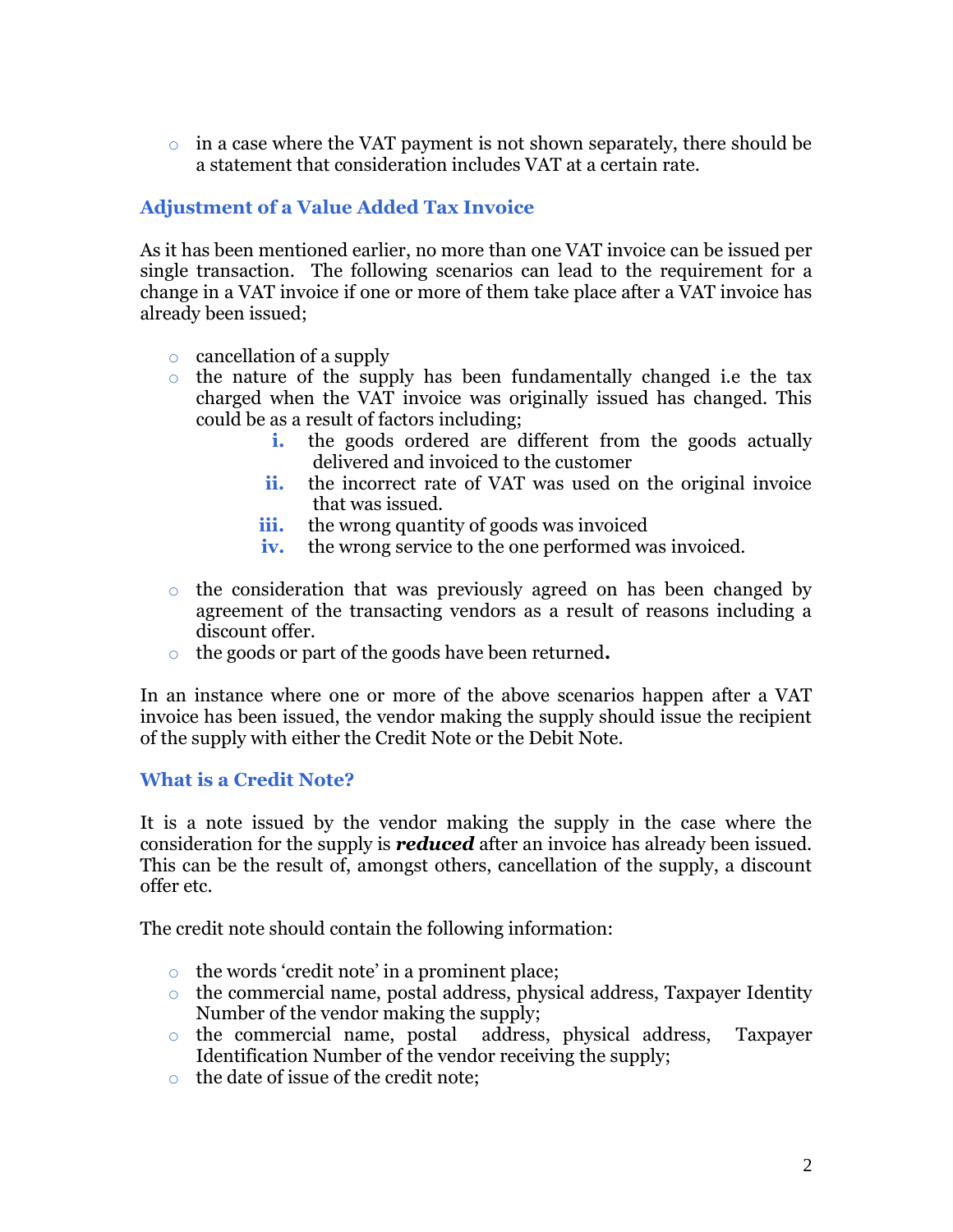- $\circ$  a brief explanation of the circumstances which gave rise to the issue of the credit note;
- o sufficient information to identify the taxable supply to which the credit note relates;
- o the taxable value of the supply shown on the VAT invoice, the correct taxable value, the difference between the two amounts and the VAT relating to the difference (that is, the VAT overcharged)

# **What is a Debit Note?**

It is a note issued by the vendor making the supply in the case where the consideration for the supply is *increased* after an invoice has already been issued. This can be the result of, amongst others; the reduced rate of VAT being used instead of a standard rate of tax (14%), a wrongly reduced quantity of goods is invoiced etc.

The debit note should contain the following information:

- o the words 'debit note' in a prominent place;
- o the commercial name, postal address, physical address, Taxpayer Identity Number of the vendor making the supply;
- o the commercial name, postal address, physical address, Taxpayer Identification Number of the vendor receiving the supply;
- o the date of issue of the debit note;
- o a brief explanation of the circumstances which gave rise to the issue of the debit note;
- o sufficient information to identify the taxable supply to which the debit note relates;
- o the taxable value of the supply shown on the VAT invoice, the correct taxable value, the difference between the two amounts and the VAT relating to the difference (that is, the VAT overcharged).

#### **What happens if the VAT Return has already been submitted at the time a Credit Note or a Debit Note is issued?**

When a Credit Note is issued, it means that the vendor making the supply declares in the VAT Return the output VAT which is increased by the amount of the difference between the VAT due on the transaction and the VAT actually paid on the transaction when the invoice was issued. This means that in the tax period in which the Credit Note is issued, the vendor who made the supply should make an input tax adjustment, that is, claim input VAT credit of the VAT difference that resulted from issuing the Credit Note which is equal to the output VAT overpaid on the transaction when the VAT invoice was issued.